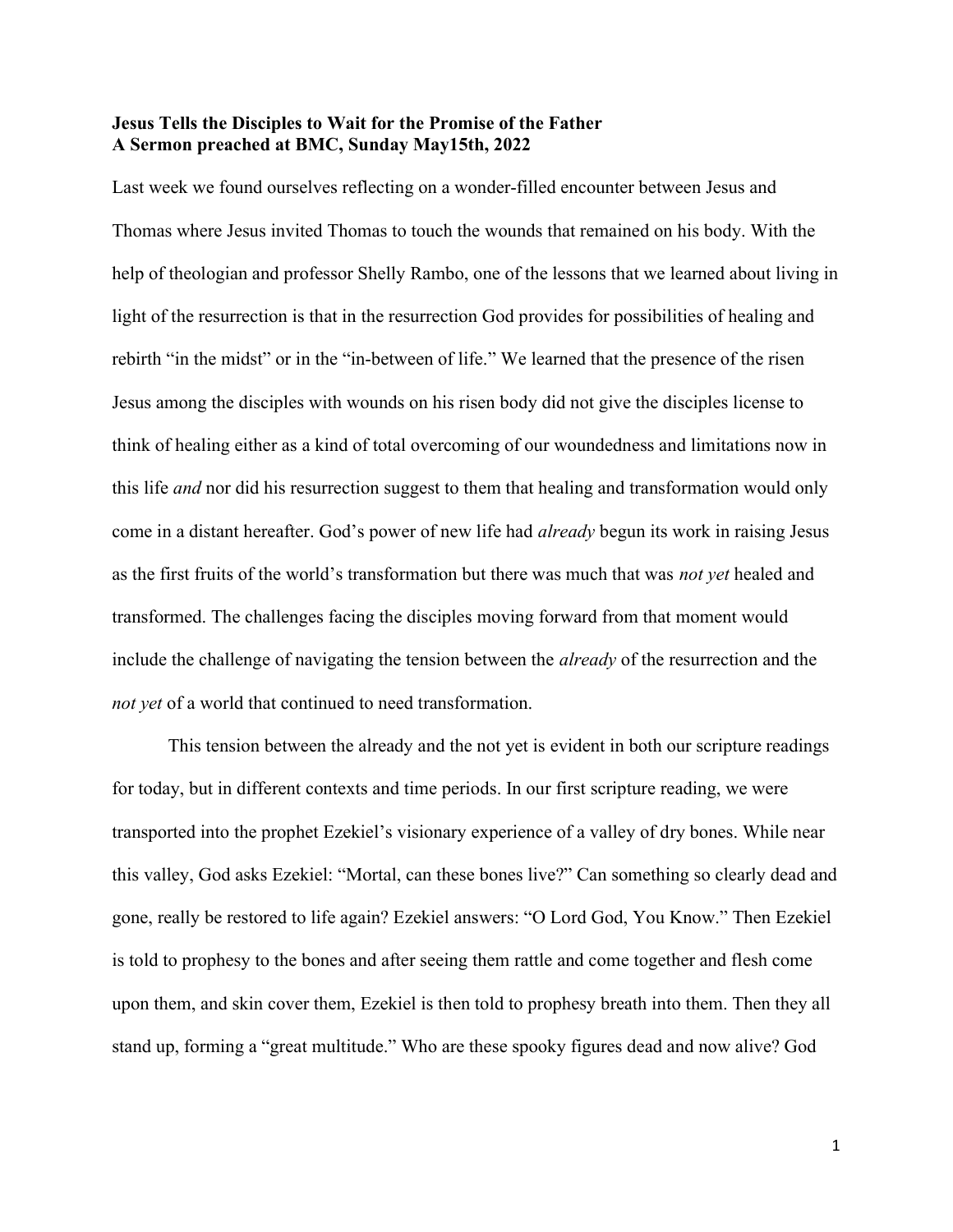says, "Mortal, these bones are the whole house of Israel. They say, 'Our bones are dried up, and our hope is lost; we are cut off completely.'"

The "Israel" that is crying out about dried up bones and lost hope, was the Israel defeated and carried into exile by Babylon in the sixth century BCE. What God asks Ezekiel to do is to prophesy to that defeated Israel – to speak a promise to them, and this is the promise:

Thus says the Lord GOD: I am going to open your graves, and bring you up from your graves, O my people; and I will bring you back to the land of Israel. And you shall know that I am the LORD, when I open your graves, and bring you up from your graves, O my people. I will put my spirit within you, and you shall live, and I will place you on your own soil; then you shall know that I, the LORD, have spoken and will act, says the LORD." - Ezekiel 37:12-14

This promise spoken by Ezekiel would be a powerful source of hope and imagination for the people of Israel as they lived in the not yet of their exilic existence. Whether under Babylon or later Rome, Israel already had been given God's promise of new life, but they were being asked to wait for its coming; they were being asked to live with hope in the time between promise and fulfillment.

The question asked to Ezekiel in his vision, "Can these bones live," or "can Israel be restored," was likely a question that would have been on the disciple's minds during Jesus' ministry and then again following his death. They, like Israel in exile during Ezekiel's prophecies, were waiting for fulfillment of the "promise" of new life spoken by the one they called "Father." During Jesus' ministry, the disciples wondered whether he was the one to fulfil the promise; the one who would restore the "kingdom of Israel," a hope shared by many Jews of that age. Jesus seemed to the disciples to fit the bill for the hoped-for Messiah figure who would "restore all things" (Matt. 17:11; Mark 9:12) and "redeem Israel" (Lk. 24:21). It's not surprising,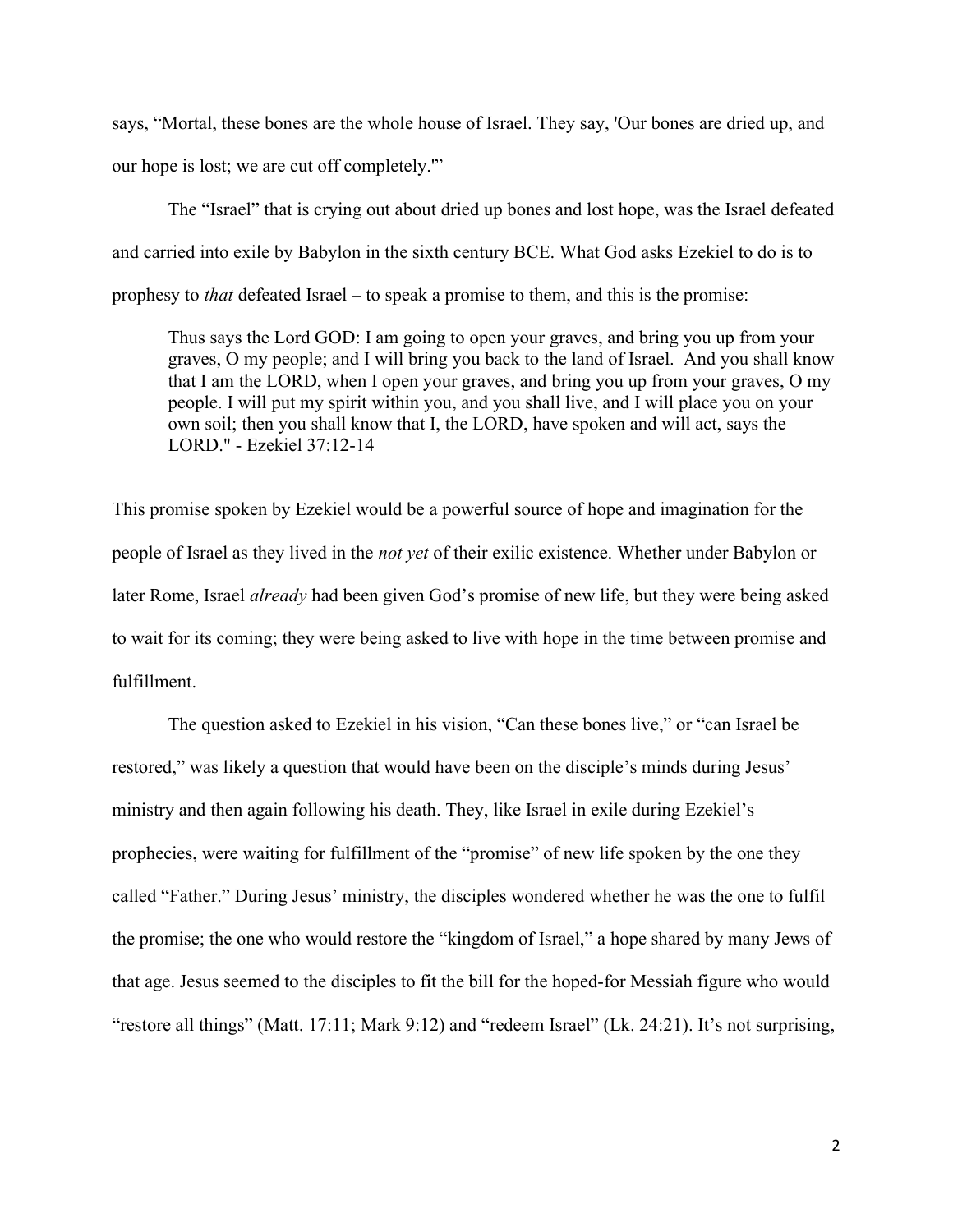then, that when they found themselves together with the risen Jesus during the forty days that he appeared to him, that one of the burning questions they asked him was:

"Lord, is this the time when you will restore the kingdom to Israel?" (Acts 1:6) It was a natural question to ask for several reasons. First, it was reported that at the moment of Jesus' death

…tombs also were opened, and many bodies of the saints who had fallen asleep were raised. [and then] [a]fter his resurrection they came out of the tombs and entered the holy city and appeared to many. - Matthew 27:52-53

Sounds a little like Ezekiel's vision, doesn't it? And now, on top of it all, Jesus too was back, restored to new life after he had been placed in the tomb, as dead and lifeless as those dry bones in the valley. It would have seemed to the disciples as though Ezekiel's vision of life from death had come uniquely true in Jesus' resurrection! The promise was surely now being fulfilled! And so the question, "is this the time when you will restore the kingdom to Israel," was a very natural question to ask in such a wonder-filled time.

But, what is surprising about Jesus' answer to their question is that he doesn't really give one. In fact, he explicitly says "[i]t is not for you to know the times or periods that the Father has set by his own authority" (Acts 1:7). Jesus re-directs the disciples' question, and instead tells the disciples that they were to wait for "the promise of the Father" that would empower them to be his "witnesses in Jerusalem, in all Judea and Samaria, and to the ends of the earth" (Acts 1:8) We can almost hear the disciples complain at this point: "But I thought the promise of the Father was the restoration of Israel! Are you telling us that there is a different promise to expect?" And, we can almost hear Jesus say, "The promise is the same. God promised that you would live and that God's spirit would live in you. Be careful not to assume that your restoration and the restoration of Israel will come about through a simple reconstruction of the previous arrangement as it was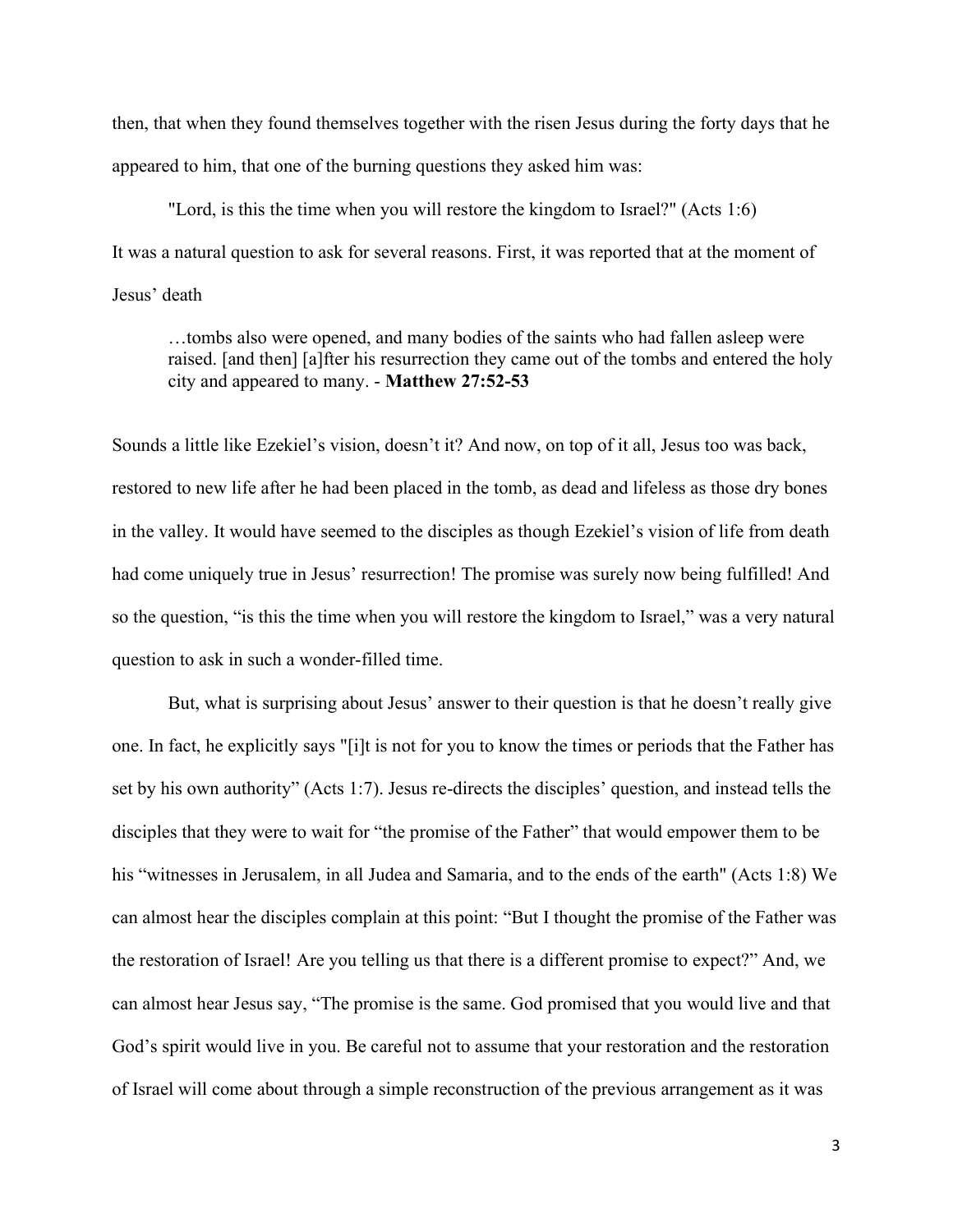before. Rather, your restoration will come through my new work in you through the Holy Spirit." Just as God told Israel through Ezekiel that he would put his Spirit within them and make them to live, so now Jesus promises that the father will send that life-giving Holy Spirit to make them newly alive. But here, at this point, we could say that Jesus adds something new to Ezekiel's vision—something that was not quite expected by that Prophet. In Jesus' day, the disciples were not supposed to wait for the promise of the father so that they could experience a simple national restoration.<sup>1</sup> Rather, God was sending the promised Spirit so that they could be sent as effective and powerful witnesses to Jesus in and beyond their land. And so, Jesus says, don't worry about when. Just wait for the promise of the father; wait for the Spirit, and then you will be ready to play a role in the restoration of all things.

As we continue to reflect on the significance of these forty days of wonder, I want us to focus especially on the two responses of Jesus to the disciples' question this morning: "It's not for you to know," and wait "for the promise of the Father." In these two responses, I wonder whether we might find our individual discipleship and our mission as the church clarified and sharpened. First, let's focus on the response "It's not for you to know." Doesn't Jesus' answer fly in the face of our desire for certainty and control over the future?:

"I just want to know when things will be fixed. I want to know the way this will all pan out. In fact, you tell me how this will all work, and I will help you make it happen!" There are a lot of things that we might want to know in life, both personally and corporately as a church. God, when will you restore this broken relationship? When will my physical or mental well-being be restored? When will this pandemic finally be over? When will the ceaseless killing of people and violence around the world ever stop? When will there be justice for the oppressed in our communities? When will the climate emergency be taken seriously? This list of questions

<sup>&</sup>lt;sup>1</sup> Although this certainly was and had been part of Israel's hope and vision of God's end-time restoration.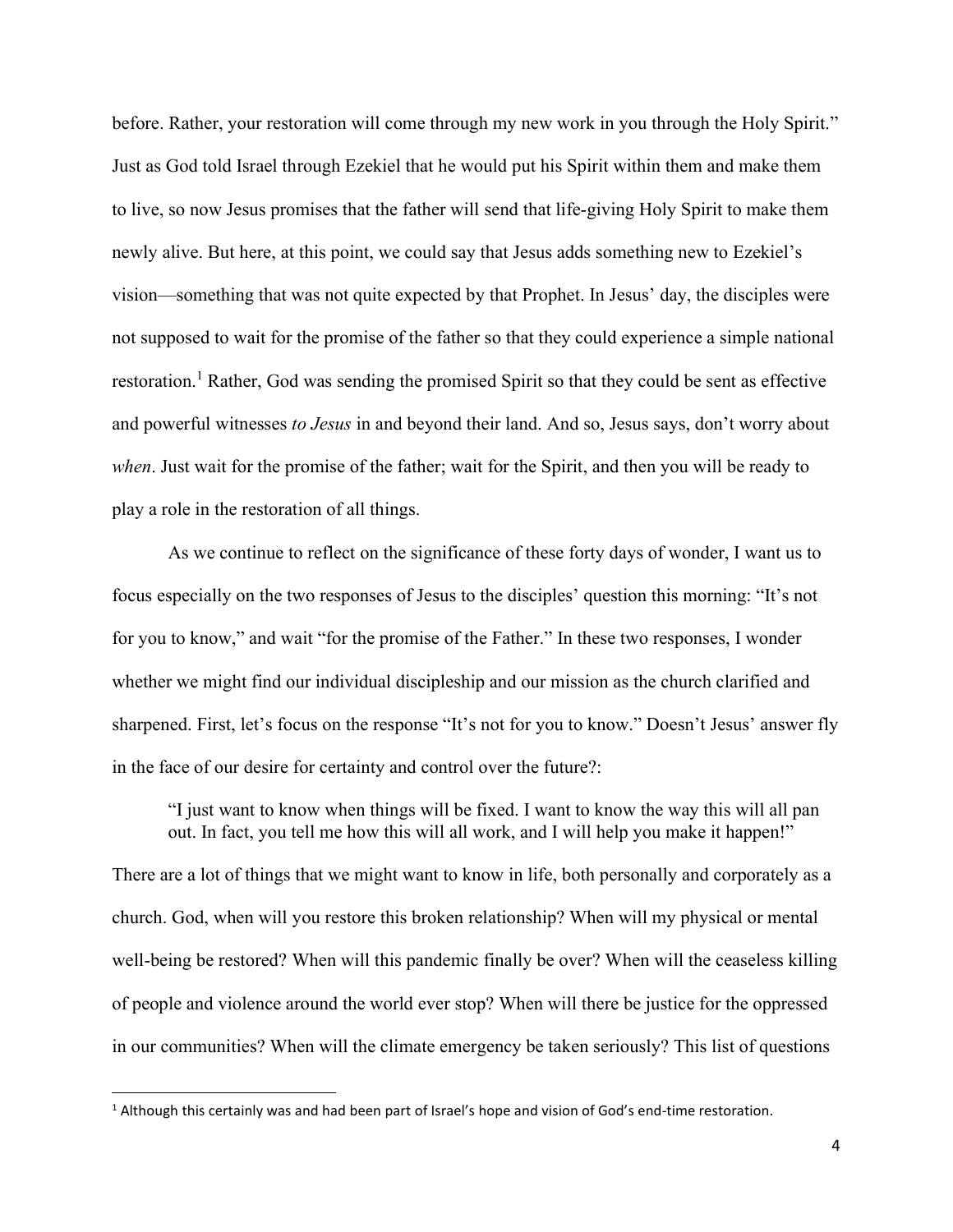could go on and on and there is nothing wrong with these questions. They are completely natural and may even or often spring from a righteous impatience with the unredeemed order of things. Perhaps you have found yourself asking a "when" question this morning too. When, Lord? When will your restoration come? Jesus' answer, "it's not for you to know," might initially come off as a bit harsh and almost condescending in the face of these legitimate questions and longings. But I think within Jesus' statement—"its not for you to know"—is a deep recognition that, as limited human beings in this vast universe, its not for us to know because our knowing is always limited. And regrettably, often our desire to know is much more than a desire to know but is rather a desire to pull the levers, to control the outcome of our lives through whatever means necessary. Hidden beneath the disciples' question, "when will you restore the kingdom to Israel," is perhaps the desire to make that restoration happen in the way or manner that they thought it should. But as we learned throughout Lent, "God's ways are not our ways, and God's thoughts are not our thoughts."

Perhaps, then, if we were told the "when" and the "how" of God's planned restoration in any given situation in our lives, we might be a bit put off by the plan God has. Perhaps we might suggest a better plan and try to put it into place instead. And in fact, this is exactly what us humans more often than not do! We scheme and plan and try to make a way towards what we think is human wholeness and flourishing and we mess it up in the worst ways. In many ways, I wonder if the disciples had yet again to learn that their assumptions about what God must be up to in the resurrection had to be challenged. "Surely now, after such a humiliating defeat on the cross, surely now that you are back, raised from the dead, you will make this all right. If you didn't stand up to Caesar before the cross, maybe you will now after the resurrection! Surely now our nation will be restored to its greatness again! And yet, Jesus cautions the disciples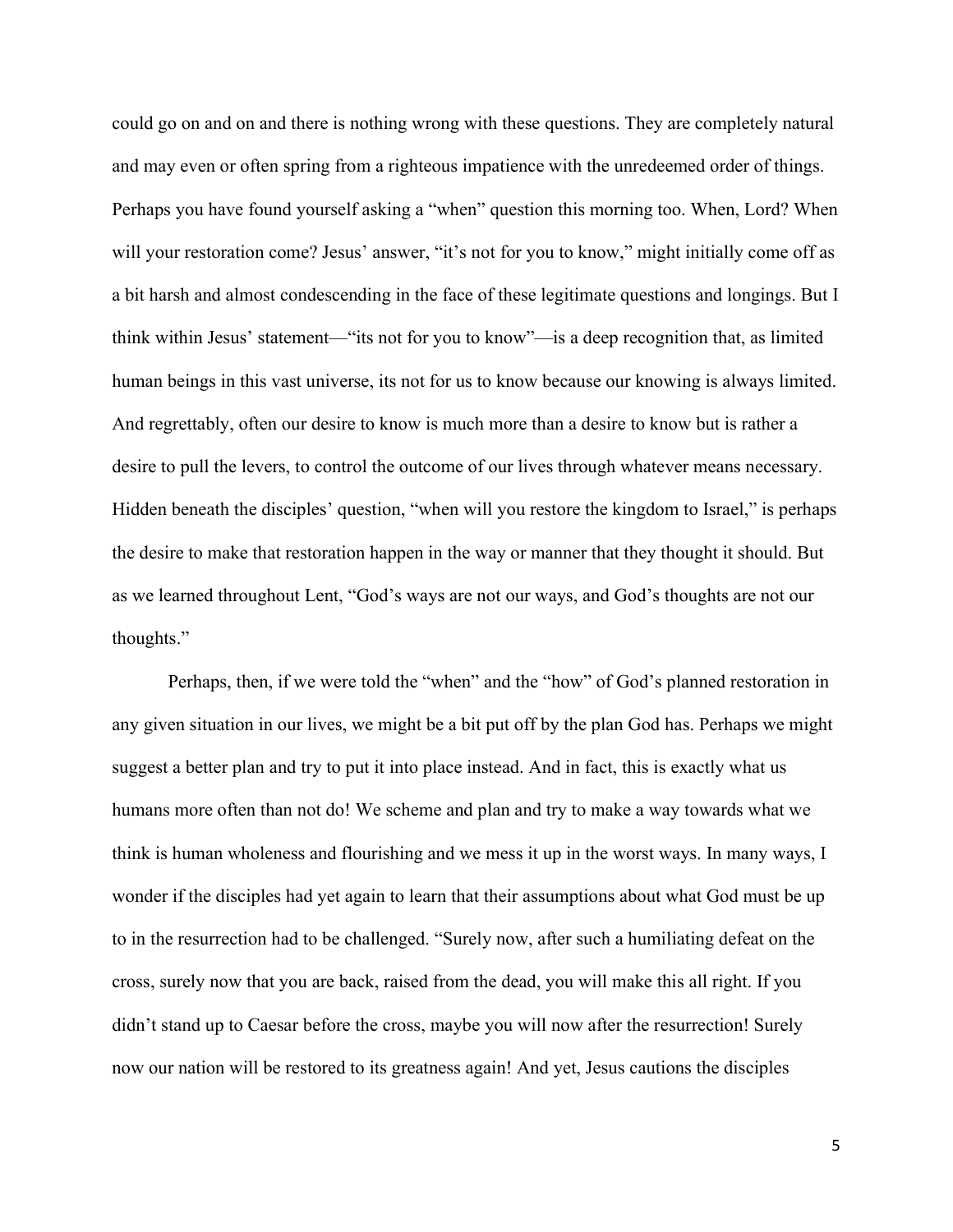against such thinking. "It's not for you to know." In an age where nations flex military and economic muscle with devastating consequences, all in the name of making their "nations great again" or "restoring" the greatness of "kingdoms" and "empires" that had once been, Jesus' answer stands as a stark challenge.

But, what Jesus says next, the second response Jesus gives to the disciples' question, gives us hope: "wait for the promise of the Father," for when you do that, "you will receive power" to be my witnesses. See, not knowing the "time" or the "hour" that God's restoration will come—come in our lives, in our relationships, or in the many needy places in our world—this not knowing does not mean we are being asked to sit idly by, with nothing to do or that we will be left without any help or any purpose. God does have a task for us! And, that task even involves us in being part of the restoration of all things! But, it is a task that we do well to enter into with a good dose of humility and self-critical reflection, asking ourselves: "am I rushing into my way for God's restoration, or am I waiting for the Spirit's help and guidance and only then acting with confidence once I am empowered to do so? This kind of waiting does not come naturally for us, does it? And, even when we find ourselves willing to wait, even when the Spirit powerfully visits us, empowering us to be witnesses of Jesus, even then we sometimes resist. We resist because the Spirit often tends to take us down paths that, by the world's standards, seem like odd detours. Why not just take the direct path—why not just move right to fixing things rather than taking what seems to be the roundabout way?

Have you ever had the Spirit lead you on what feels like a detour in life? Have you had a longing for God's transformative work in your life or in someone else's life that came, but only after a path and a route that you would never have yourself chosen? I can't help but think that the disciples must have felt they were being led on yet another detour when Jesus told them to not

6